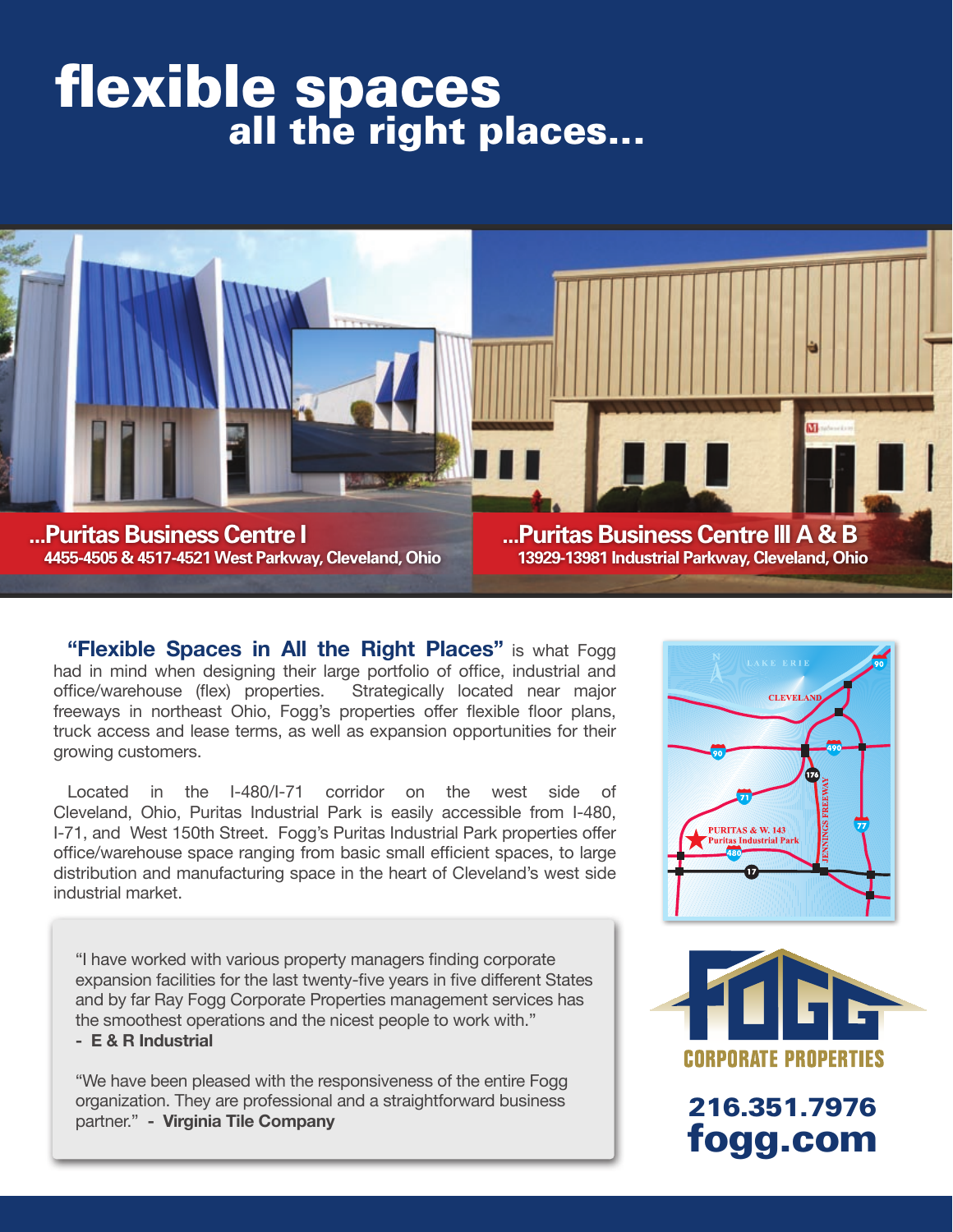# STANDARD BUILDING SPECIFICATIONS Puritas Business Centre I & Puritas Business Centre III A & B

*The following information is a general description of the project. Please see the Individual Space Specifications for more details on each available space.*



**flexible spaces** all the right places.

#### LOCATION & ACCESS

#### **Shared Features**

- 6 miles from downtown Cleveland and 2 miles from Cleveland Hopkins International Airport
- Access to I-480 and I-71 at West 130th St. and West 150th St.

#### **Puritas Business Centre I**

• 3.45 acre site south of Puritas Rd. at West 143rd St. in Cleveland, Ohio

**Puritas Business Centre III A & B**

• 9.45 acre site at the junction of West Parkway and Industrial Parkway in Cleveland, Ohio

#### PROPERTY DATA

| • Puritas Business Centre I:     | 56,058 SF |
|----------------------------------|-----------|
| • Puritas Business Centre III A: | 78,320 SF |
| • Puritas Business Centre III B: | 60,320 SF |

#### EAVE HEIGHT

 $\bullet$  20'

#### COLUMN SPACING

| • Puritas Business Centre I:         | $28' \times 40'$ |
|--------------------------------------|------------------|
| • Puritas Business Centre III A & B: | $25' \times 40'$ |

#### TRUCK ACCESS

#### **Puritas Business Centre I**

- Truck docks: 4' recessed with insulated metal industrial doors and angled exterior concrete platforms
- Drive-Ins: with insulated metal industrial doors
- • Personnel: 20 gauge flush hollow metal doors

#### **Puritas Business Centre III A & B**

- Truck docks: with insulated metal industrial doors
- • Drive-Ins: insulated metal industrial doors
- • Personnel: 20 gauge flush hollow metal doors

#### ROOF

#### **Puritas Business Centre I**

• Insulated, aluminized steel standing-seam; single sloped

**Puritas Business Centre III A & B**

• 2" standing seam, 24 gauge aluminized steel, single sloped with 4" vinyl faced insulation (U=.08, R=13) supported by wire mesh

#### EXTERIOR WALLS

#### **Puritas Business Centre I**

• 24 gauge insulated metal panels **Puritas Business Centre III A & B**

#### • 8" split face block

• 3" interlocking metal panels with 3" insulation (U=.10, R=3 and pebble-grained finish

#### **FLOOR**

• 5" reinforced concrete

#### WARFHOUSE LIGHTING

• Fluorescent fixtures

#### SPRINKLER SYSTEM

**Puritas Business Centre I:** • None

- **Puritas Business Centre III A & B:**
- Wet / Ordinary hazard

#### **HVAC**

- Warehouse: gas-fired unit heater, (Heating: 60°F temperature difference at 0ºF outside)
- Office: gas-fired furnace with electric air conditioner, (Heating: 68ºF temperature difference at 0ºF outside; Air Conditioning: 15ºF temperature difference at 90ºF outside)

#### OFFICE AREAS

- Partitions: 5/8" drywall on 3-5/8" metal studs
- Ceiling: 2' x 4' acoustical tile on suspended T-grid system
- Floor: commercial grade carpeting and/or vinyl tile (VCT)
- Entrance Doors: glass with aluminum tubular frames
- Interior Doors: 1-3/8" flush birch doors with hardware
- Windows: insulated glass with aluminum tubular frames
- Paint: two coats of Latex on drywall; enamel on door frames
- Plumbing: surface mounted water closets and lavatories

#### PARKING & DRIVES

#### **Puritas Business Centre I**

- Automobile Parking: asphalt
- Truck Drives / Ramps: concrete and asphalt
- **Puritas Business Centre III A & B**
- Automobile Parking: 4" concrete and asphalt
- Truck Drives / Ramps: 7" concrete

#### **UTILITIES**

- Electric: The Illuminating Co.
- Gas: Dominion East Ohio
- Telephone: AT&T
- • Water: City of Cleveland
- Sanitary & Storm Sewer: City of Cleveland



**Puritas Business Centre I & III A & B**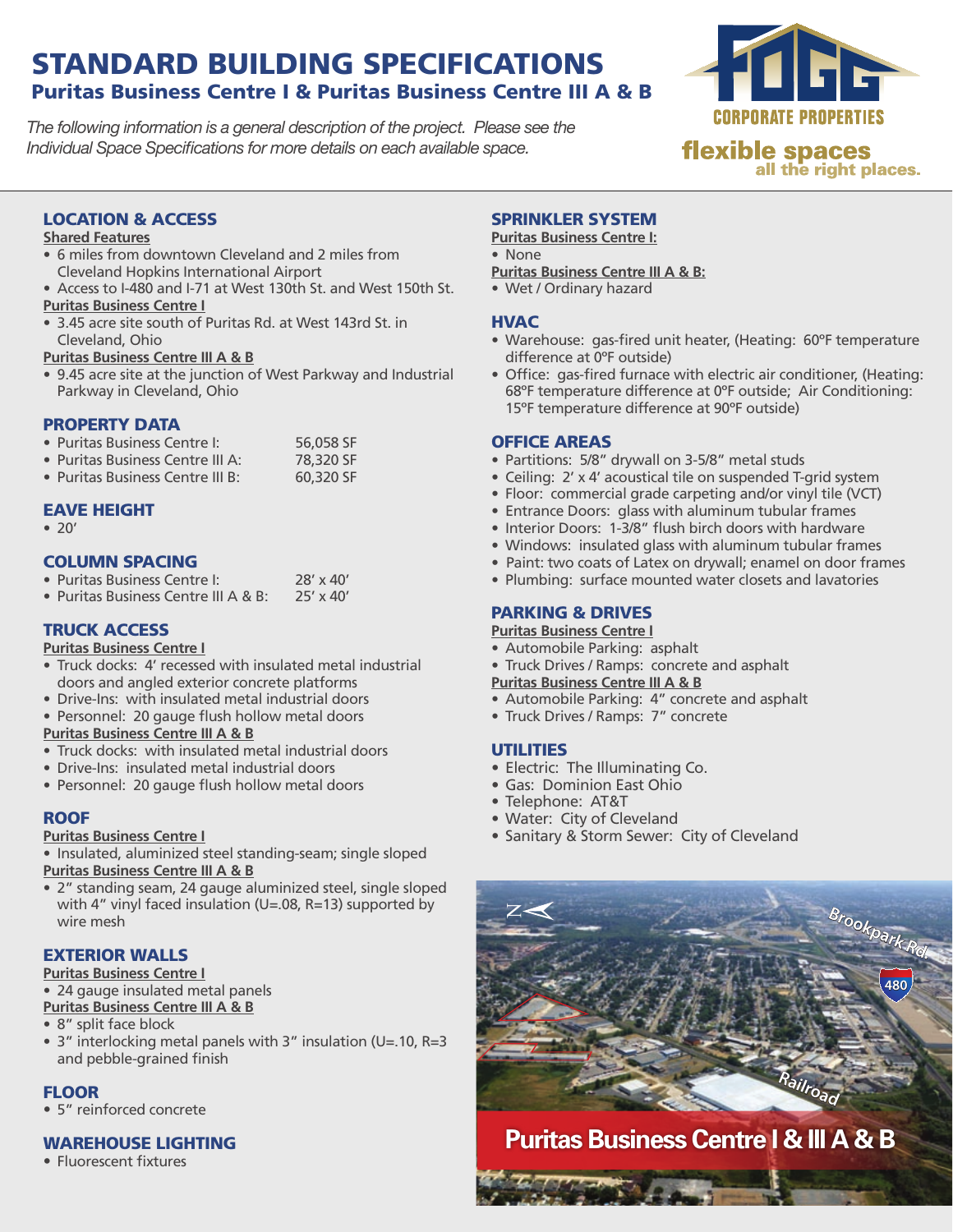# *FOR LEASE*

13,008 Sq. Ft. Warehouse – Office 13961 West Parkway, Cleveland, Ohio

### **Individual Space Specifications Puritas Business Center 1**

| <b>Office Area:</b><br><b>Warehouse Area:</b><br><b>Total Area:</b> | To Suit SF<br>To Suit SF<br>13,008 SF                                                                                                                                                                                                                                                                                                                                                               |
|---------------------------------------------------------------------|-----------------------------------------------------------------------------------------------------------------------------------------------------------------------------------------------------------------------------------------------------------------------------------------------------------------------------------------------------------------------------------------------------|
| <b>Unit Number:</b><br><b>Truck Docks:</b>                          | 13961<br>Two $(2)$ 9' x 10' overhead doors                                                                                                                                                                                                                                                                                                                                                          |
| <b>Eave Height:</b><br><b>Column Spacing:</b>                       | $20^{\circ}$<br>$28'$ x 40'                                                                                                                                                                                                                                                                                                                                                                         |
| <b>Electricity:</b>                                                 | 480/277 Volt, 800 Amp, 3 phase, 4 wire service                                                                                                                                                                                                                                                                                                                                                      |
| Lighting:                                                           | High lumen T8 lamps and instant start, electronice ballasts:<br>• Energy efficient (50% less consumption than traditional T12 lighting)<br>• Only 7% luminary depreciation over the life of the bulb                                                                                                                                                                                                |
| <b>Sprinklers:</b>                                                  | None                                                                                                                                                                                                                                                                                                                                                                                                |
| <b>Estimated Operating Costs:</b>                                   | \$1.69/SF/YR based upon 2021 actual costs & 10% Office<br>$(1,300 \text{ SF Office} / 11,708 \text{ SF warehouse})$                                                                                                                                                                                                                                                                                 |
|                                                                     | Operating cost estimates are based on Real Estate Taxes, Building<br>Insurance, Common Area Maintenance and Property Management<br>Fees for the year and the square footage listed above. Costs may<br>vary in the future. Common Area Maintenance includes only<br>the maintenance items performed by the owner for the benefit<br>of the entire project, such as snowplowing, lawn care, backflow |



# **flexible spaces**<br>all the right places.

 216-351-7976, ext. 244 216-351-7976, ext. 273 markray@fogg.com tblaz@fogg.com

prevention test and general exterior maintenance, etc.

Mark Ray, Vice President Tom Blaz, Leasing Assoicate

## fogg.com

**RAY FOGG CORPORATE PROPERTIES, LLC – 981 Keynote Circle, Suite 15 – Cleveland, Ohio 44131** The information contained herein is from sources deemed reliable, but no warranty or representation is made to the accuracy hereof.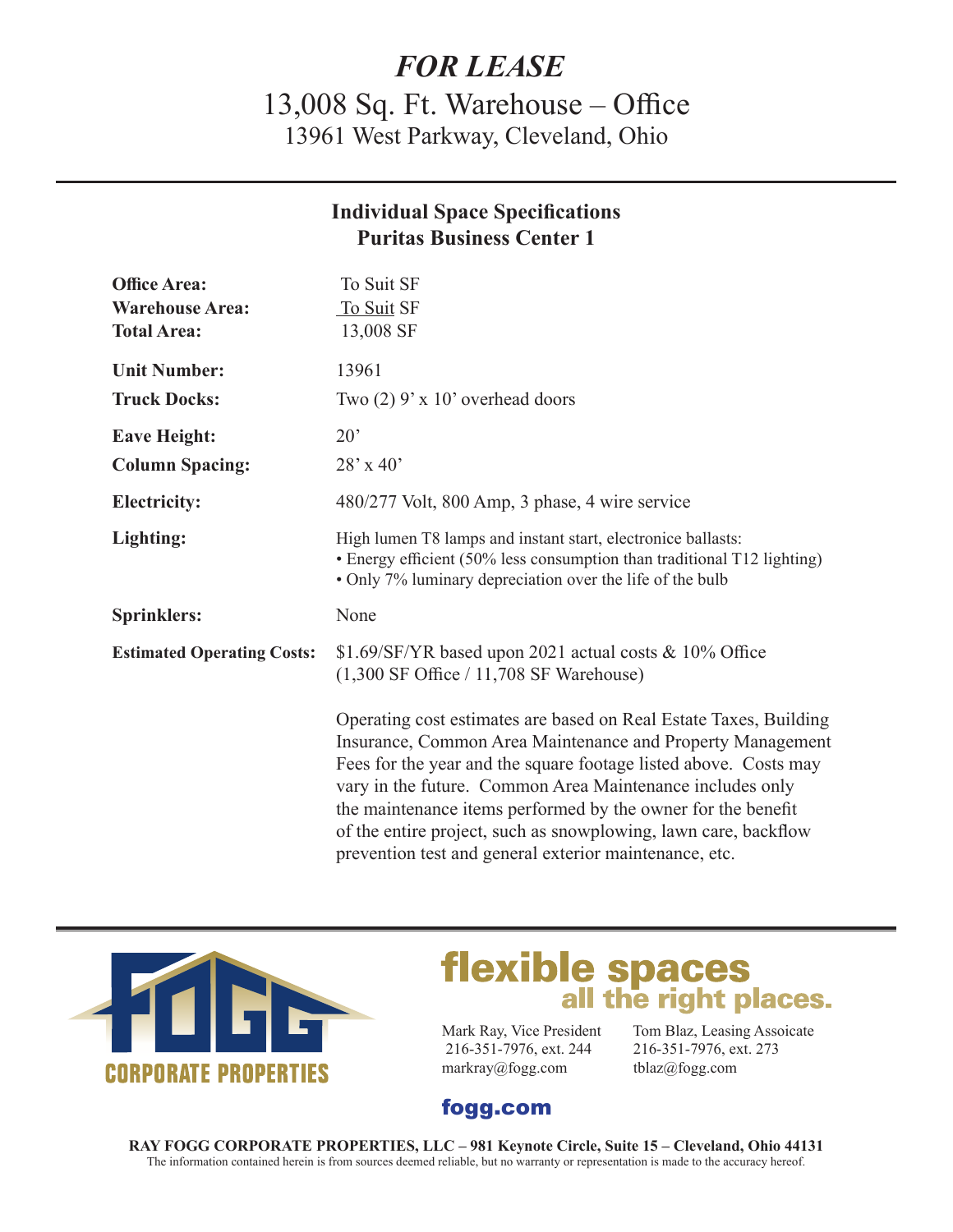